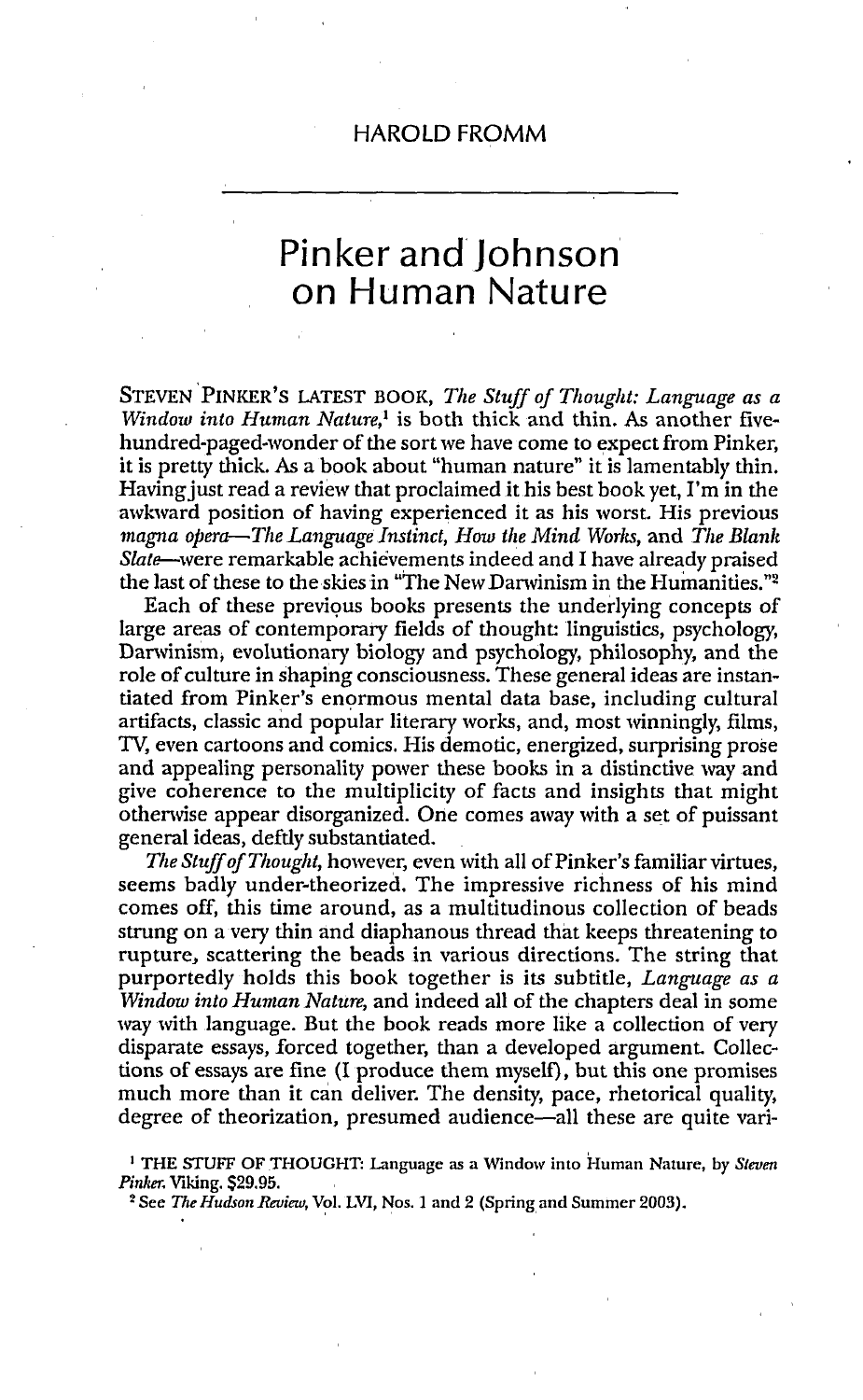able, and there really is little to propel or motivate the reader to plow ahead. Some stretches are deadening, and I can't imagine most readers continuing on without skipping, assuming that they can actually make it to the finish line. Pinker keeps telling us that what he is discussing in each chapter gives us some insight into human nature, but it's more of a wish than a deed, since the discontinuities of the narrative leave the reader disoriented, wondering where he really is at any given moment. Pinker's habit of indulging very wide excurses away from his putative subject, as well as his multitudes of anecdotes and allusions-often the best pages in the book-while redeeming qualities in themselves, make the rationale of the already under-theorized discourse even more opaque.

Pinker informs us in the first chapter that his book is about "the ideas, feelings, and attachments that are visible through our language and that make up our nature." In his second chapter he rehashes some of his former books and then launches into a brutally specific account of "locative verbs" and locutions. Basically, "Peter painted on the door" and "Peter painted the door" (but not "Ellie covered an afghan onto the bed") reveals the work that locatives can do. Piriker's claim is that the ability of infants to start understanding these fine distinctions in usage gives us insight into "human nature." Building on Chomskian "nativism," the widely accepted thesis that language acquisition is indigenous within the brain-though Chomsky keeps his distance from evolutionary biology and psychology-Pinker remarks that "a deeper look at which verbs participate in the locative alternation has forced us to take a deeper look at what compels the mind to construe physical events in certain ways." If you like this sort of thing, there are 30 or 40 pages of it, but you're bound to forget the data pretty fast and emerge with a vague and fuzzy sense that it all has something to do with-"human nature." The chapter's relentless density might be appropriate for a linguistics journal, but presumably academic linguists know all this. Beyond being struck by some of the points made in passing, the general intellectually curious reader will be blinded by too much light.

The next chapter, on "innate concepts," is equally relentless. Pinker gives us accounts of Jerry Fodor's Extreme Nativism (that the mind is imbued with thousands of meanings from Day One), of Radical Pragmatics, contra Fodor ("that the mind does not contain fixed representations of the meaning of words"), and finally of Linguistic Determinism, that language IS thought. (In *The Language Instinct* and elsewhere, Pinker makes it clear that thought precedes language, and his case is pretty strong, bolstered by an extensive literature of experiments with the ways in which the attention of infants to the external world reveals their understanding right from the start, without language.)

As this chapter nears its end, Pinker writes that he wants to "reinforce a major theme of this book: that language is a window into human nature, exposing deep and universal features of our thoughts and feelings," even if the thoughts and feelings can't be equated with the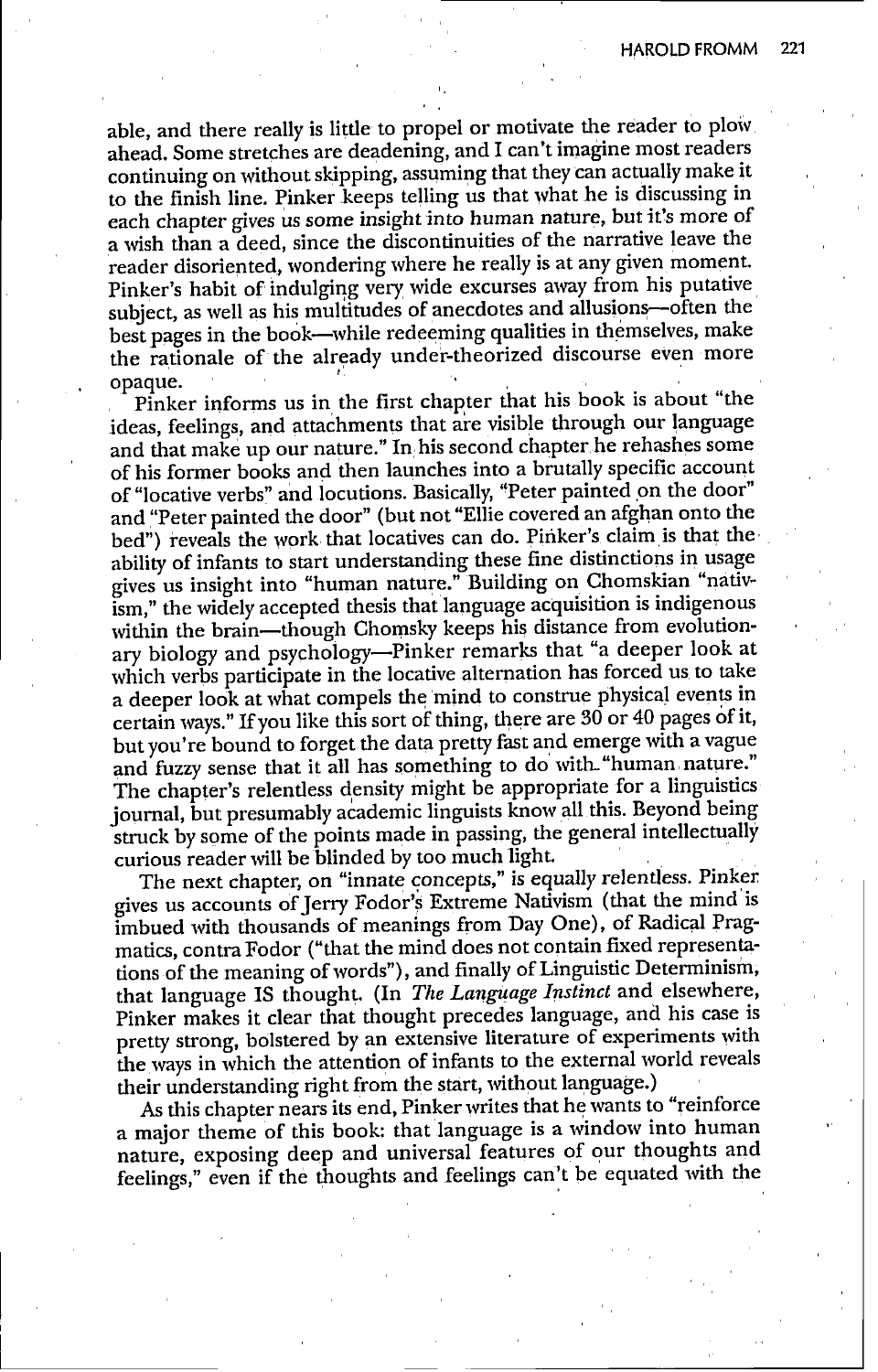words. This reinforcement is badly needed, but Pinker's reminders throughout the book seem to me (I'll take the blame here for being obtuse) acts of desperation rather than convincing theorizing.

In another chapter--too long, like most in this too long book-Pinker expresses a debt to Kant for concepts "about space, time, causality, and substance as they are represented in language, in the mind, and in reality." Space and time are "reckoned with reference to objects as they are conceived by humans," including the uses, actions, abilities, and intentions involved in such conceivings. In a chapter on metaphor, Pinker agrees with much that George Lakoff has written, starting with *Metaphors We Live By* (co-authored with Mark Johnson, to whom I will turn below). Summarizing Lakoff, Pinker writes, "Reason is not based on abstract laws, because thinking is rooted in bodily experience. And the concept of objective or absolute truth must be rejected. There are only competing metaphors... Western philosophy, then, is not an extended debate about knowledge, ethics, and reality, but a succession of conceptual metaphors." But Pinker thinks Lakoff goes too far in this picture of human experience as divorced from a freestanding reality. So he adds, "Our best science and mathematics can predict how the world will behave in ways that would be a staggering coincidence if the theories did not characterize reality." As useful as the notion of language as metaphorical translations of experience can be, knowledge and truth, Pinker demurs, are not obsolete.

After an interesting chapter on naming and names that nonetheless gets carried away into extreme tangentiality, Pinker produces what strikes me as the best chapter in the book, "The Seven Words You Can't Say on Television." Even this one, however, is subject to extreme wandering, so that Pinker is impelled to remind the reader that the train of discourse here is about "involuntary speech perception," a neuronal tic that causes people to have strong reactions to obscenity and swearing as a result of cultural pressures and upbringing. Despite its excesses, the accounts of "bad" words display Pinker at his most virtuosic, especially in the pages and pages about the word "fuck." After a penultimate chapter on "Games People Play," the conclusion, "Escaping the Cave" (a tired reworking of Plato in a last-ditch effort to unify the whole) expresses once again the optimistic hope that "In this book I have given you the view from language-what we can learn about human nature from the meanings of words and constructions and how they are used." What then follows is essentially a summary of the preceding chapters.

It was a welcome turn from *The Stuff of Thought* (and what *was* the *stuff* after all, when Pinker believes that thought doesn't require language?) to Mark Johnson's new book, *The Meaning of the Body: Aesthetics of Human Understanding.3* Alone and with George Lakoff, Johnson has been writing for years on metaphor and the body, two main foci consolidated

**3** THE MEANING OF THE BODY: Aesthetics of Human Understanding, by Mark *Johnson.* University of Chicago Press. **\$32.00.**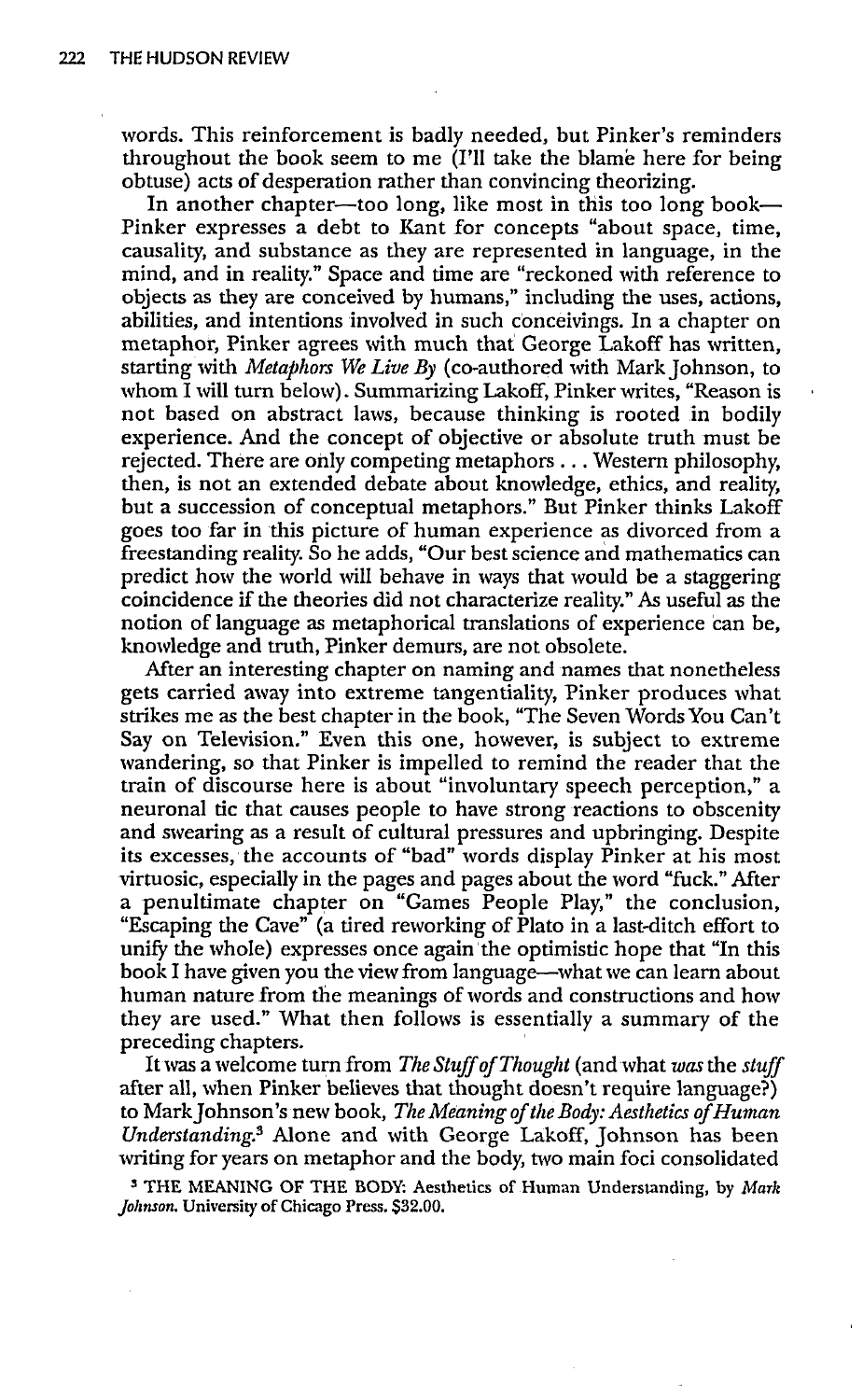here along with a focus on the bioscience of human consciousness, which I take to be the book's generating theme. Unlike Pinker's, this book is thin in pages but thick with quite accessible theorization. Although there are none of the multi-media fireworks we experience in Pinker, the argument is nothing if not clear, even labored and repetitious, but worth it in the end, given its passionate unity. Moreover, whereas Pinker kept trying to convince us that his book shed light on "human nature," Johnson rarely if ever mentions that term even as he sheds his own kind of light on who and what we are. Neither thinker, however, treats human nature in these new books from the point of view of Darwinian adaptation except incidentally: Pinker deals with language usage and what it implies about the evolved psychology *underlying it.* Johnson deals with the neuroscientific biology and what it implies about the evolved psychology operating *above it.*

Johnson's main goal, as I see it, is to pound final nails into the coffin of Cartesian dualism while weaning Anglo-American academic philosophy away from its bloodless obsession with the linguistic analysis of sentences and propositions. And blood is at the heart of it. Consider that before farming, before human speech, before language, before reading and writing, there was only the body. Copulation, birth, nurturing, hunting for food, death, and a vivid imagining of paternal/ maternal agency behind lightning bolts and everything else-that was primate, hominid, human life. The pre-Socratic philosophers, succeeded by Plato, offered a startling revelation, a new paradigm: thought and thinking, according to Socrates, was a purer form of being in the world than mere gross temporal bodily existence. Ideas had a reality and permanence not possible in a body, which could never achieve their unsullied purity. "Mind" was their vehicle, not corruptible flesh. Christianity, greatly expanding upon the notion of sexual shame in Genesis, institutionalized ideas of the body and its carnal sins as merely a lamentable halfway house, a temporary dwelling en route to immortal being. Descartes expanded further on this by actually claiming to locate a soul, self, spirit, mind that somehow transcended the body while dwelling inside it, lifting Homo sapiens uniquely above mere animality. But after many centuries, no souls, selves, spirits, or minds have ever been found. Today, we are experiencing a return to the body in most of the sciences and much of philosophy, with more emphasis on the bodiliness (not the bodilessness) of the brain than'ever before. Johnson's title, *The Meaning of the Body,* is a double-play on this: what it means *to be* a body (I almost wrote "to have" a body-old habits die slowly. To "have" a body "you" need to be a resident spook inhabiting one) and what sort of meanings derive from the body that is "you."

Johnson takes so much of this book from his joint effort with Lakoff in their 1999 massive opus, *Philosophy in the Flesh,* that the opening declaration of that book could well serve here: "The mind is inherently embodied. Thought is mostly unconscious. Abstract concepts are largely metaphorical." This, in a very tiny nutshell, is the germ of Johnson's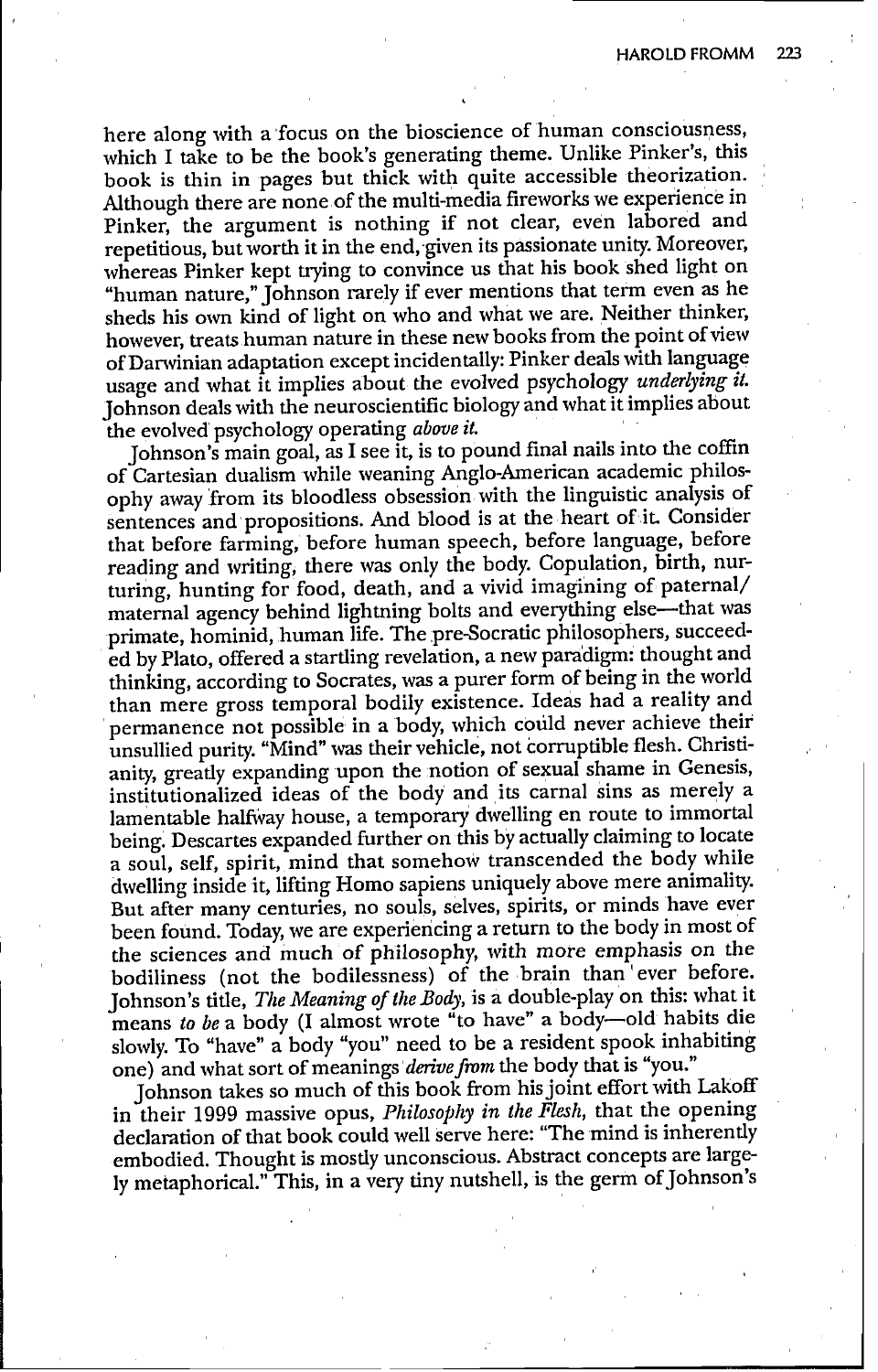solo endeavor, which leaves out much of the earlier book to concentrate on the issues he finds most central.

Johnson has a lot of detritus to sweep out of the way, truisms accumulated, especially during the last century, by philosophy and the social sciences. Kant, he writes, developed the notion of a "pure reason" that was not dependent.on anything empirical and had little to do with our embodied, phenomenal selves. Behind this tradition is the faux distinction between what is "merely" aesthetic feeling and emotion and what is solid (even "transcendent") rational thought. Indeed, this invidious distinction was an assumption that almost went without saying during my undergraduate and graduate school years, except that it *was* said-over and over again. Johnson comments, "Chief among these harmful misconceptions are that (1) the mind is disembodied, (2) thinking transcends feeling, (3) feelings are not part of meaning and knowledge, (4) aesthetics concerns matters of mere subjective taste, and (5) the arts are a luxury (rather than being conditions of full human flourishing)." The heart of Johnson's anti-dualism is a monism that sees all of our experience as derived from and underwritten by one same substance: bodily materiality. An archetypal book of my student days thatJohnson refers to was A. J. Ayer's *Language, Truth, and Logic,* which regarded propositional statements (to quote Johnson) "as the only meaning that mattered for our knowledge of the world." Starting in infancy, however, meaning (as today's empirical investigative techniques reveal) becomes an expression of bodily needs, honed to the very shape of our arms and legs, beating heart, and hunger for food. "Such concepts as *curved, twisted, diagona4 vertical zigzag, straight,* and *circular* get their meaning primarily from our bodily postures, our bodily movements, and the logic of those movements."

Johnson's heroes turn out, unsurprisingly, to be pragmatic and aesthetic, so there is a good deal of quoting and discussing of William James, John Dewey, and Susanne K. Langer, all of whom stressed the role of feeling in thought. From the last twenty years, Antonio Damasio is singled out for his appreciation of the driving, generating role of the emotions in moment-to-moment behavior and thinking, emotions whose origins are ultimately metabolic and neuronal and, most important, non-conscious, not in any Freudian sense of a mythic psychodrama taking place unbeknownst to us but a metabolic, visceral, digestive, heart-pumping, testosterone-tugging, brain-fed neuronal process *very* much unbeknownst to us. If "my heart leaps up when I behold a rainbow in the sky," do "I" know anything about its provenance—or the effects of alcohol, coffee, statins, antidepressants, air pollution, or even Twinkies on my moment-to-moment consciousness? Everything that alters my blood alters my brain and alters my thoughts—and determines for me What Makes Sense. There is never *Nothing* working on my consciousness—and it all comes from biochemistry as it processes digestion, bowel movements, personal relations, and Culture.

Even Rationality with a capital R can be seen as ultimately from the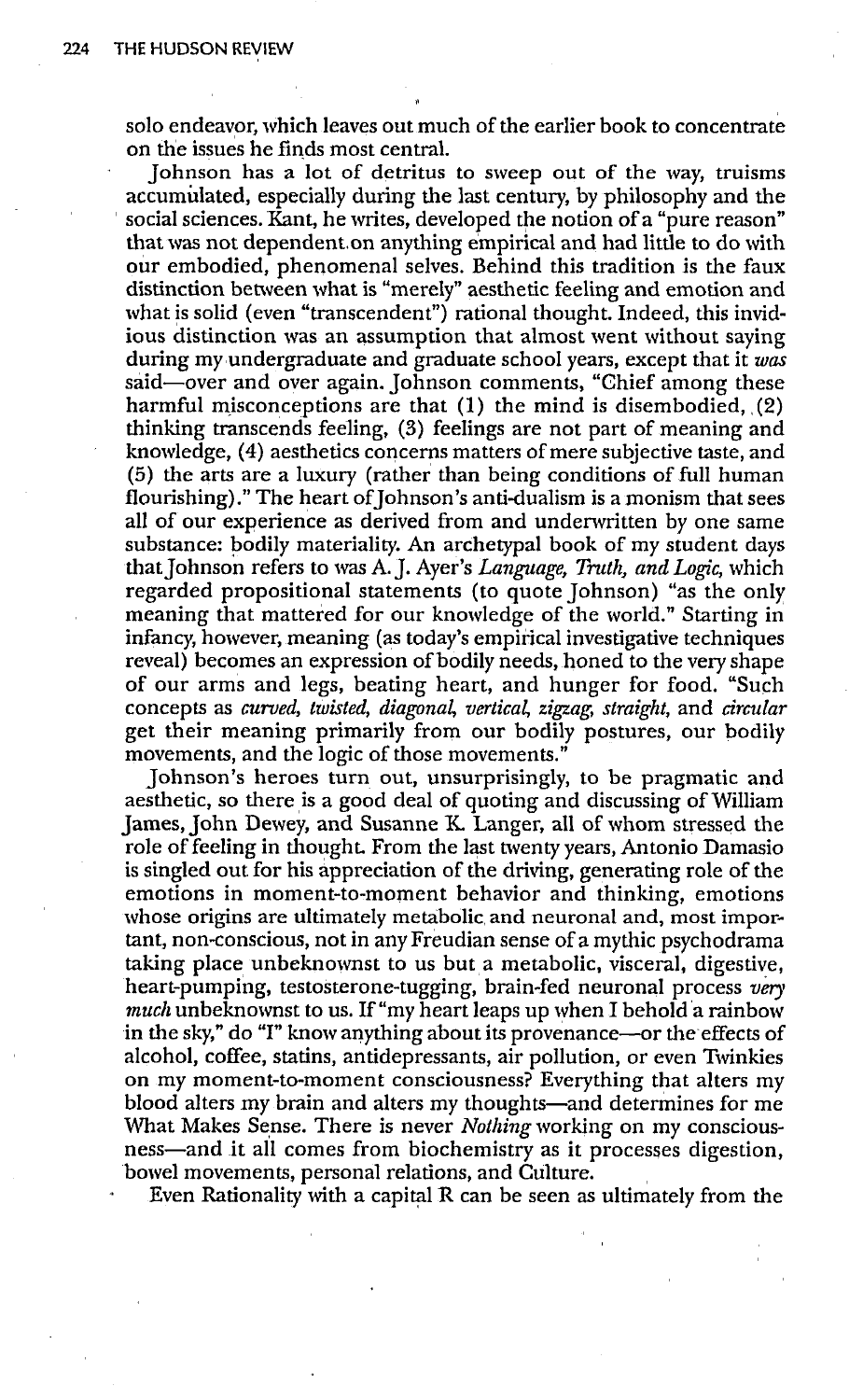body. Its status derives from its sometimes seemingly "correct" judgments, but it is always measuring and reporting on our world, the one experienced by our brains, not by "God." As Lakoff and Johnson emphasize in their joint book, all sorts of "logical" ideas, like "in front of," "behind," "after," and "before," come from our bodies' relationships to what we experience and then become abstracted into logical and mathematical science, on investigation looking a lot less "pure," less from above than below. (Speak of metaphors!) Although Pinker covers some of this territory, there is very little "below" in his accounts. Summarizing James and Dewey, Johnson writes, "To say that reason is embodied means that you can never fully understand its capacities and workings without reference to facts about human bodies, brains, and environments." So-called Pure Reason is highly motivated by "conceptual metaphors" that evolve from basic infantile experiences and characterize even the language of the sciences. "Concepts are neural activation patterns that can either be 'turned on' by some actual perceptual or motoric event in our bodies, or else activated when we merely think about something." What scientists don't know-as yetbecause of the infancy of neuroscience itself, is how and where the brain generates these abstractions.Just watching active brain areas light up in fMRIs<sup>4</sup> tells us something but not enough, as they freely admit.

What Johnson (and Lakoff) want to get rid of are antiquated notions from the "faculty psychology" of the eighteenth century---that there are "faculties" such as reason, imagination, sensation, feeling, understanding. These faculties, even when treated as "modules" in the brain by some current thinkers in evolutionary psychology, have always had the character of spooks. What actual physical thing is a module or a faculty? Are they a handful of magical homunculi directing traffic on billions of neural highways? Johnson wants them eliminated from philosophical conversation since they posit immaterial entities, of which Reason is the most spooky of all. Where is Reason to be found and what is its status of being? Can we really suppose it's like "God" breathing "spirit" into our "animal" bodies? Plunk! The Reason module is inserted, and we're human beings, not apes? Speaking of "concepts that we think of as utterly divorced from physical things," Johnson reminds us that man is "a creature with a body-mind who has neither a disembodied ego nor an eternal soul, for there is no nonbodily entity or process to perform the abstraction" required by such a divorce.

Given Johnson's position that "aesthetics" (in its most global senses, with the biochemical feelings entailed), far from being merely vacuous "emotion," provides the raw materials of thinking, it's no surprise that he concludes his book with several chapters on the arts. Though his treatment of literature and visual art is fairly conventional art criticism, his handling of music (clearly one of his major interests) is deeper and richer, more informed by his book's theses. Quoting from an illuminat-

4 functional magnetic resonance imagining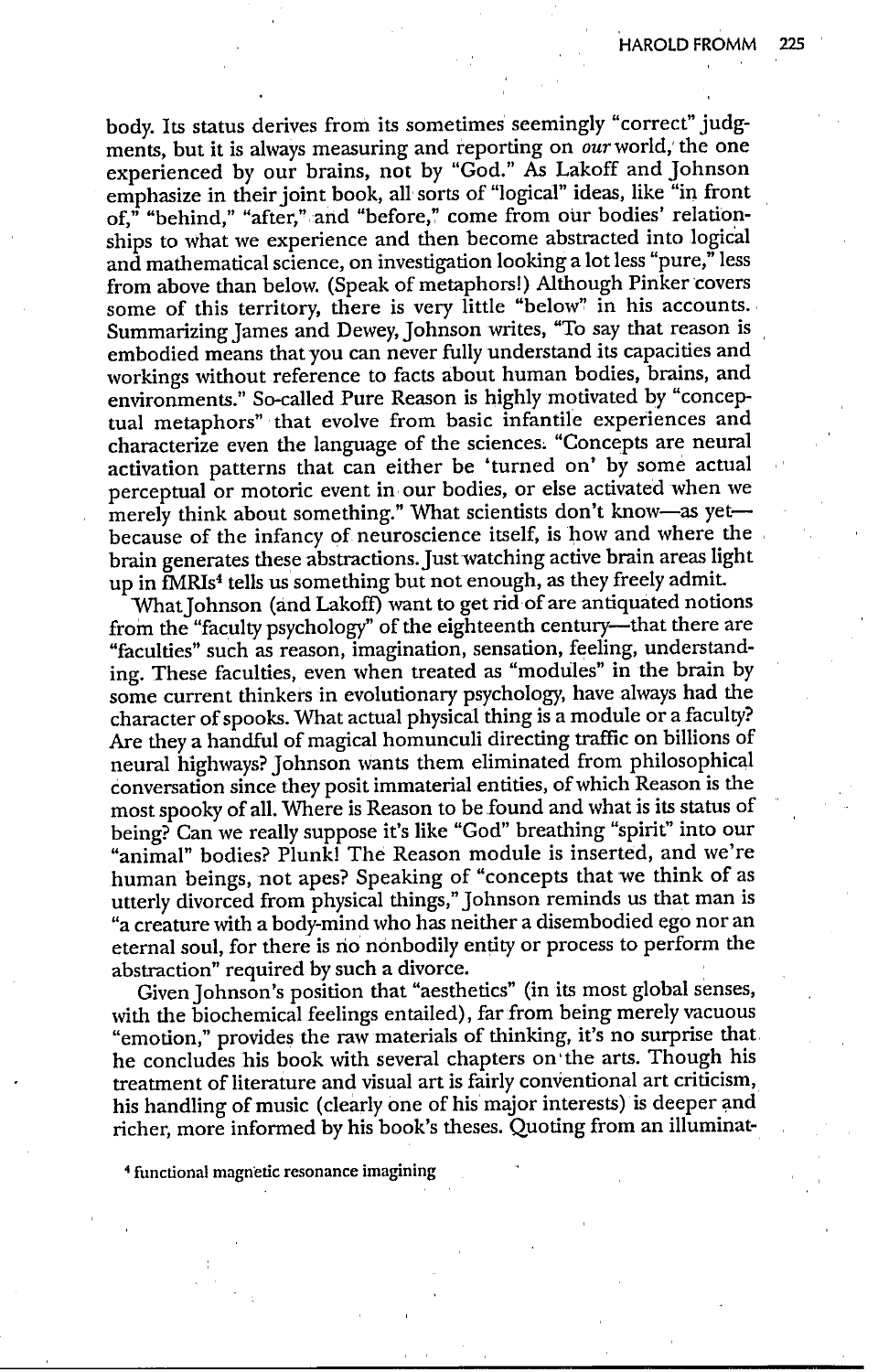ing essay by the twentieth-century composer Roger Sessions, he makes it clear that music is not a representational art. Music *says* nothing *about* anything but simply *presents* a pattern of human sensorimotor-derived experience not to be translated into something beyond powerful feelings, not even the tablespoon (or was it a teaspoon?) that Richard Strauss claimed (somewhat jokingly, I assume) he could "represent" in his tone poems. "Thinking about how music moves us," Johnson writes, "is not going to explain everything we need to know about language, but it is an excellent place to begin to understand how all meaning emerges in the flesh, blood, and bone of our embodied experience." Schopenhauer, I think, is the one who got it most right: in Kantian terms, music is a "thing in itself," a nut we'll never crack.

Johnson's powerful book does not purport to say that we should dispense with other philosophical approaches altogether. Analytic philosophy's examinations of the logic of sentences and propositions will continue to serve a useful purpose. What a society regards as sanity and rationality is subject to cultural variations: yesterday's madman is today's genius culture-hero and vice versa. Nevertheless, there are termini at the edges of the spectrum, beyond which we question whether someone has lost his marbles. All sorts of utterances may be from the body—where else could they be coming from?—but some are unacceptable nonetheless if you are interested in maintaining civilization and/or biological survival. What can we think today of the populations of ancient Greece and Rome who poured their hearts out to Zeus? Whom were they talking to? Even today, vast numbers of people are still entertaining narcissistic fantasies, addressing today's Zeuses by other culturally acceptable names that in years hence will seem no less whacked out. We still need analytic thinkers who can recognize there's no music at all in some of our loonier tunes.